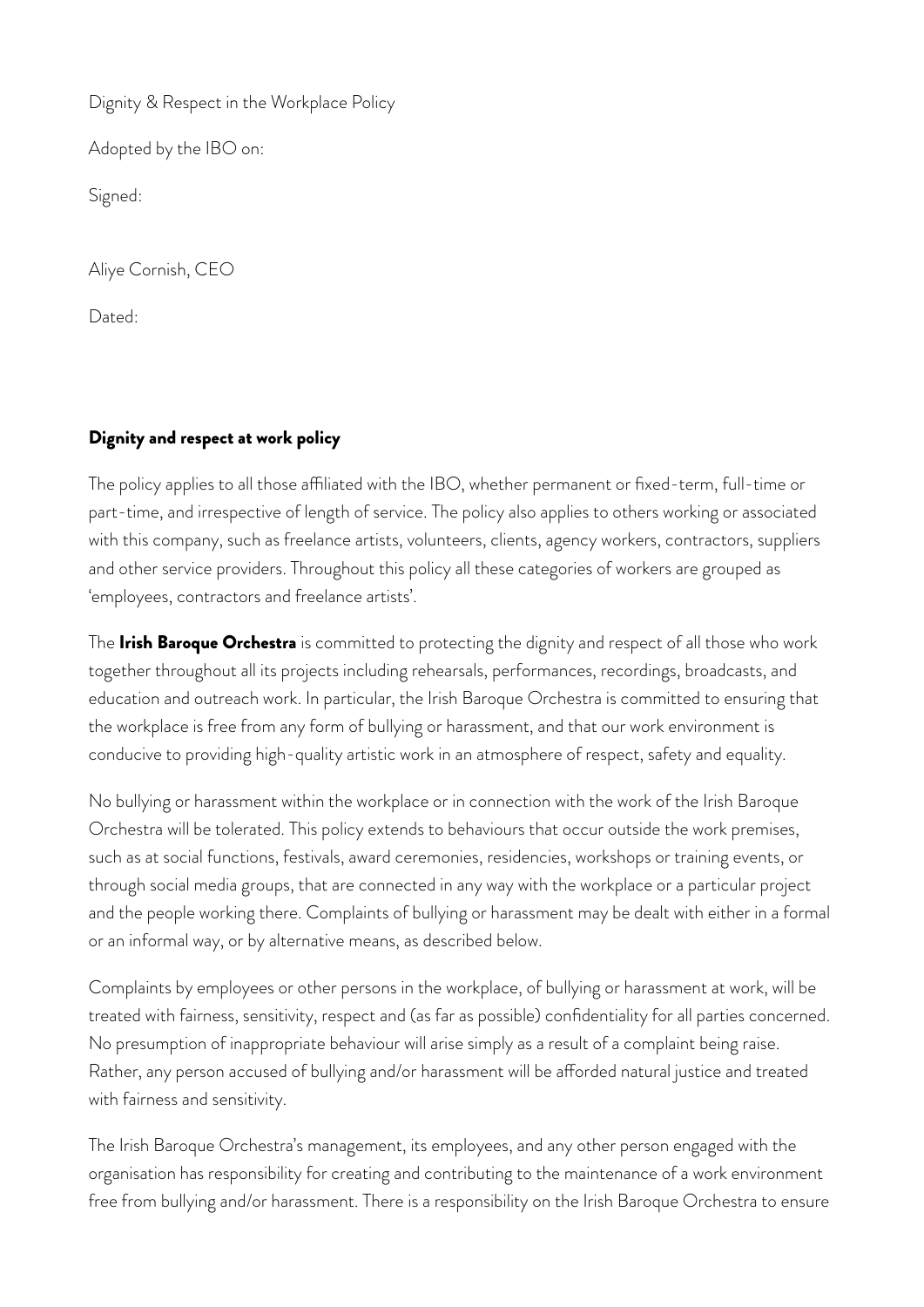the prevention of incidents of bullying and/or harassment, and to take action should any incidents be brought to their attention. Employees, contractors and freelance artists will be requested to cooperate with the investigation of complaints of bullying and/or harassment in the workplace. Persons, including parties to a complaint, witness and decision makers, involved in the processes provided for in this policy are protected from victimisation as a result of their participation.

Nothing in this policy limits the right of the Irish Baroque Orchestra to investigate any matter that may relate to bullying and/or harassment in circumstances where a complaint has been made. All employees, contractors and freelance artists continue to have an obligation to cooperate with any such investigation.

## Harassment, sexual harassment and bullying

### Harassment

Harassment is any form of unwanted conduct that has the purpose or effect of violating a person's dignity and creating an intimidating, hostile, degrading, humiliating or ofensive environment for the person. Harassment is related to any of the following grounds:

- Family status
- Civil status
- Sexual orientation
- Religious belief (or lack thereof)
- Gender
- Age (16+)
- Race, colour, nationality or ethnic or national origin; or
- Membership of the Travelling community
- **Disability**

For the purpose of the above definition, conduct includes acts, requests, spoken words, gestures or the production, display or circulation of written words, pictures or other material. To constitute harassment, the behaviour can be a once-off event or persistent and repeated behaviour. The following are some specific examples of the forms such conduct might take: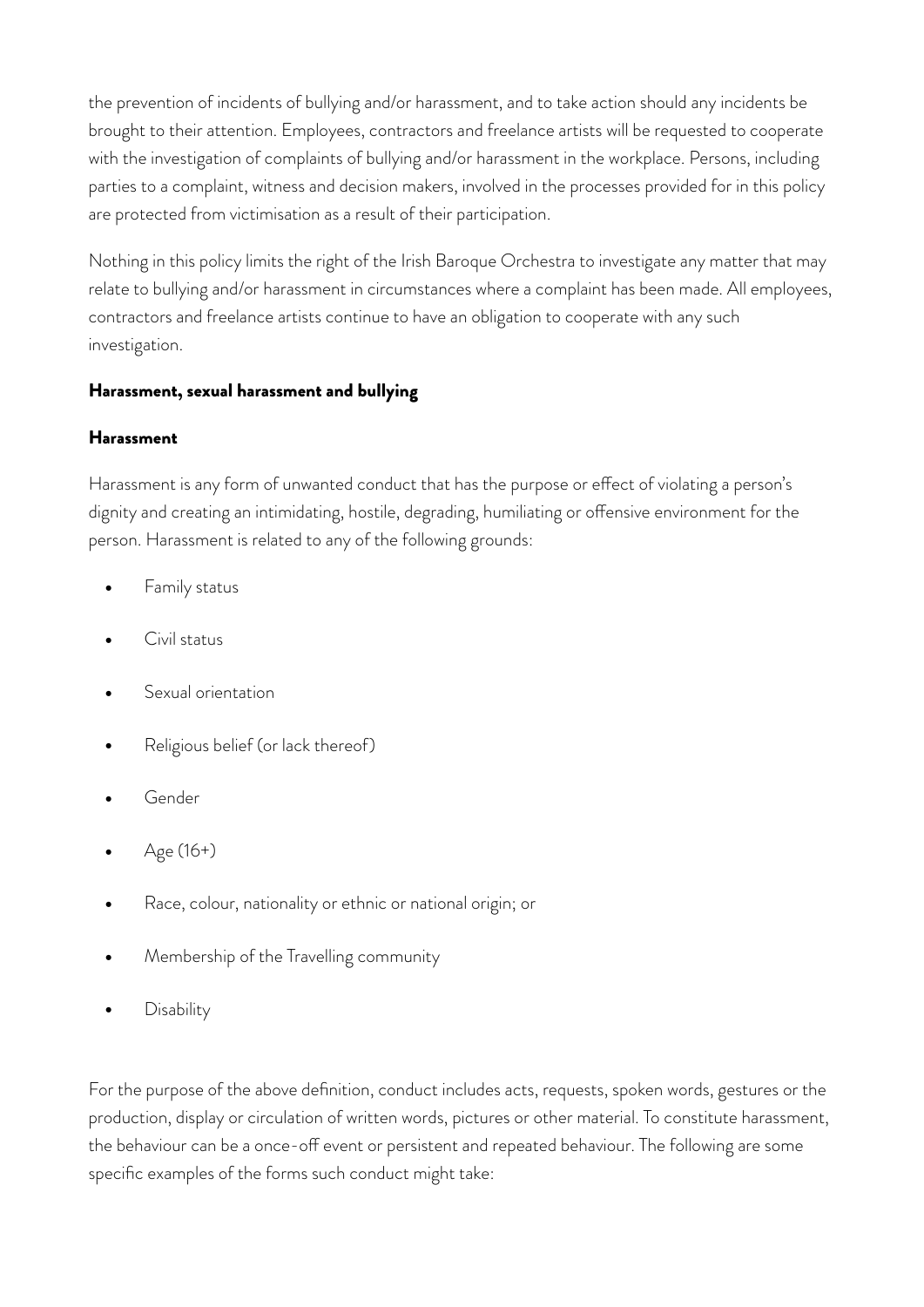- Verbal harassment spoken words, shouting, ridicule, unfair or excessive criticism, jokes, comments or songs
- Physical harassment pushing, shoving or any form of assault
- Written harassment including production of text messages, emails, notices, or any other written notices including online and social media
- Intimidatory harassment gestures, posturing or threatening poses
- Visual displays such as posters, emblems or badges
- Isolation or exclusion from social activities
- Excessive monitoring of work
- Unreasonably changing a person's job content or targets
- Pressure to behave in a manner that the person thinks is inappropriate  $-$  e.g. being required to dress in a manner unsuited to a person's ethnic or religious background where there is no objective need to do so.
- Gender-based conduct conduct that denigrates, ridicules or is intimidatory or physically abusive of a person because of his or her sex, such as derogatory or degrading abuse or insults that are gender-related.

These examples are not exhaustive, and offences of a similar nature are also prohibited and will be dealt with appropriately.

#### Sexual harassment

Sexual harassment is any form of unwanted verbal, non-verbal or physical conduct of a sexual nature that has the purpose or efect of violating a person's dignity and creating an intimidating, hostile, degrading, humiliating or offensive environment for the person.

It is up to the person to decide which behaviour is unwelcome, irrespective of the attitude of others to the matter.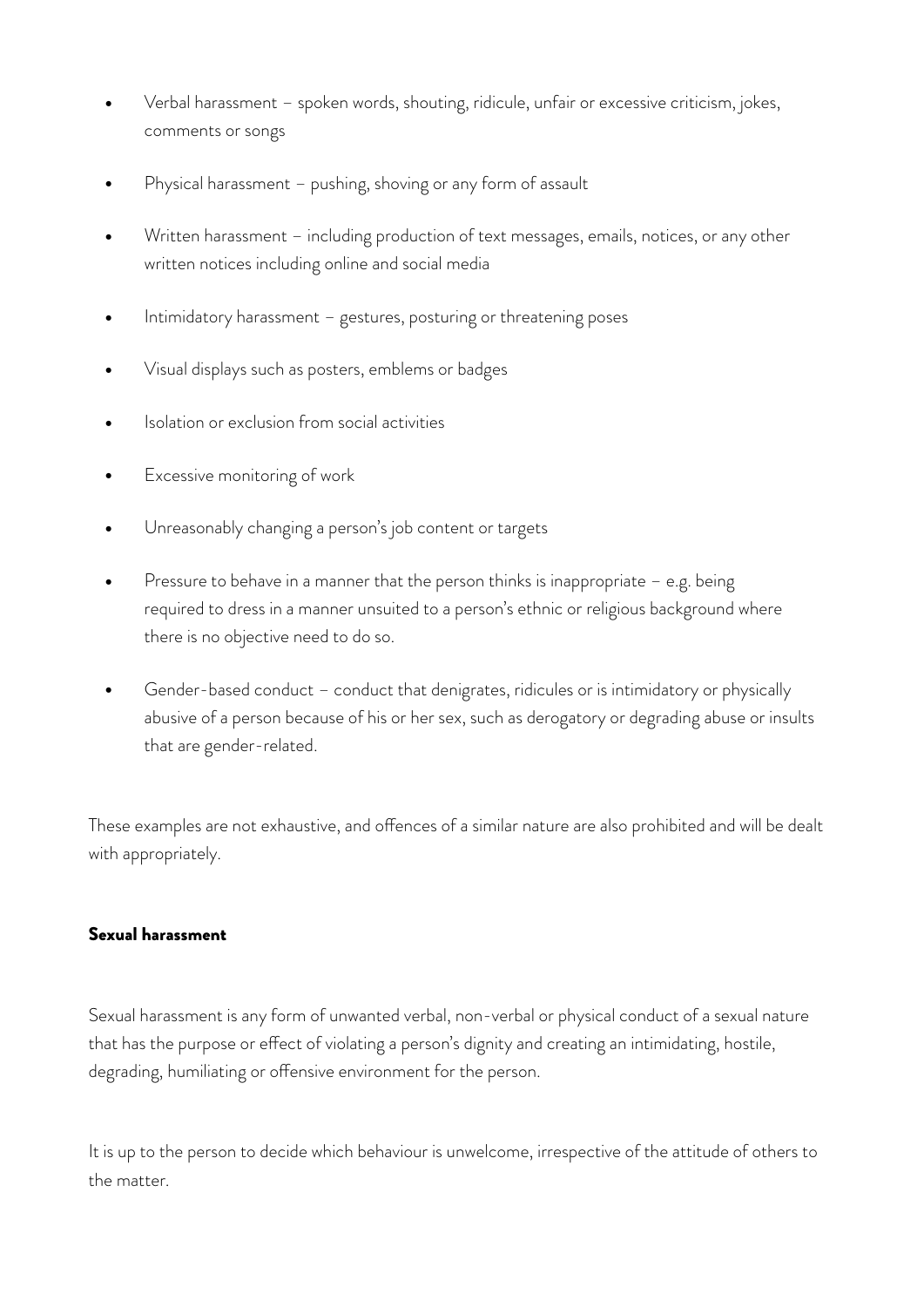For the purposes of the above definition, conduct includes acts, requests, spoken words, gestures or the production, display or circulation of written words, pictures or other material. Sexual harassment may occur between any persons: men and women, persons of the same gender, or non-binary. A single incident may constitute sexual harassment. The following are some specific examples of the forms such conduct might take:

- Non-verbal conduct of a sexual nature looks, gestures, whistling, suggestive symbols, pictures, written materials, faxes, emails or text messages
- Verbal conduct of a sexual nature advances, propositions, suggestions, jokes, comments or innuendo and continued suggestions for social activity outside the workplace
- Physical conduct of a sexual nature groping, kissing, fondling, patting, pinching, unnecceary touching, assault or rape

These examples are not exhaustive, and offences of a similar nature are also prohibited and will be dealt with appropriately.

A person is protected from diferent treatment because he/she has rejected or accepted the sexual harassment or harassment and IBO may not use this information as a basis for a decision in respect of this person.

# **Bullying**

Any form of bullying is prohibited by the Irish Baroque Orchestra. Bullying is defined as repeated inappropriate behaviour, direct or indirect, whether verbal, physical or otherwise, conducted by one or more persons against another or others, at the place of work and/or in the course of employment or engagement as a freelance artist or contractor which could reasonably be regarded as undermining the individual's right to dignity at work. These three conditions will apply to test whether or not any behaviour can be described as bullying:

- Inappropriate behaviour
- Repeated
- Capable of undermining dignity at work An isolated incident of the behaviour described in this definition may be an afront to dignity at work, but, as it is not repeated, it is not considered to be bullying.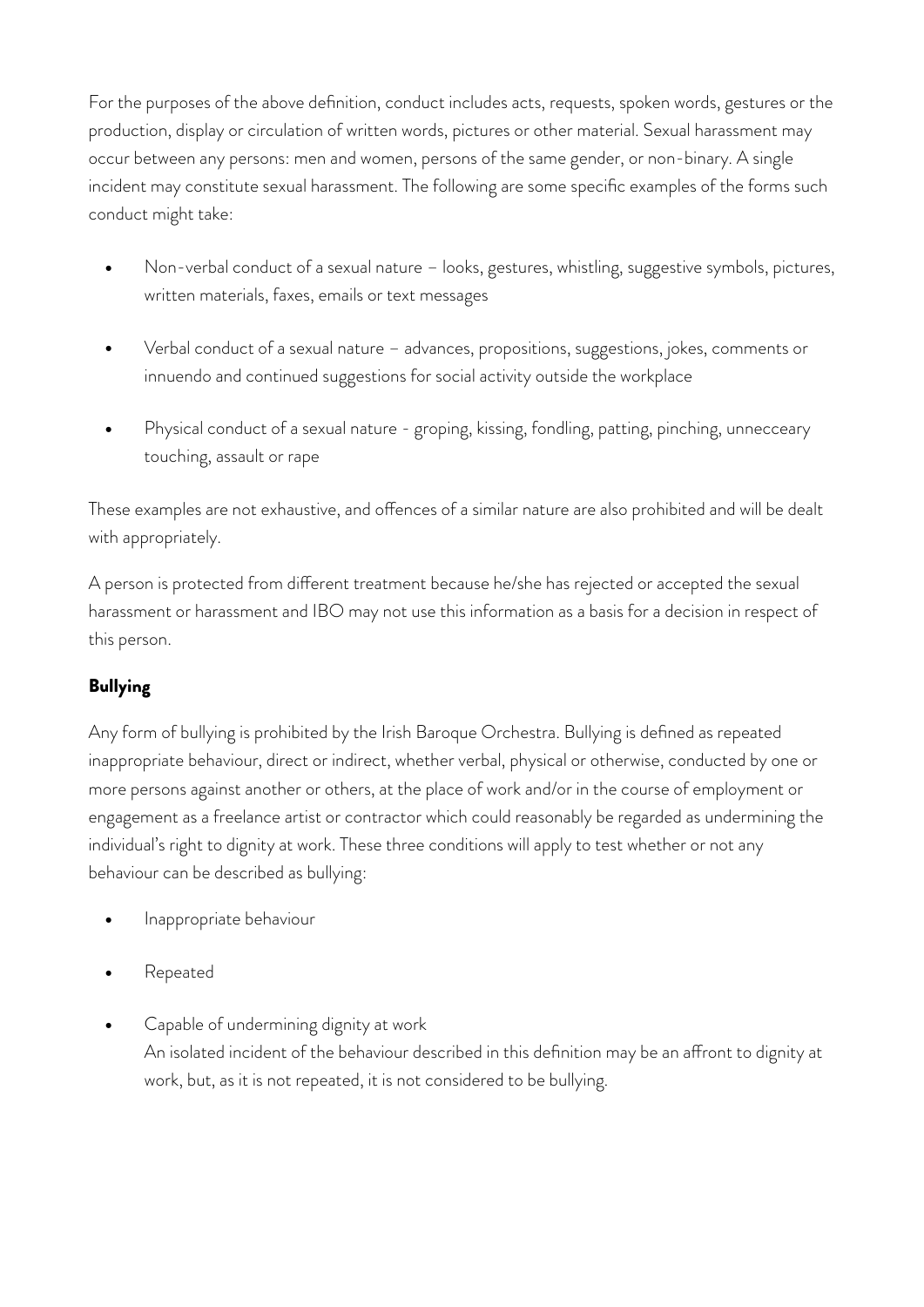The following is a non-exhaustive list of examples of types of bullying, and offences of a similar nature are also prohibited and will be dealt with accordingly:

- Verbal abuse, insults
- Humiliation
- Intimidation, aggression or threatening behaviour
- Isolation or exclusion with negative consequences
- Intrusion by pestering, spying and stalking
- Repeatedly manipulating a person's job content and/or targets
- Withholding work-related information
- Unfair and excessive criticism
- Undermining behaviour
- Excessive monitoring of work.

The behaviour must reasonably be capable of undermining dignity at work.

Bullying is behaviour that is inappropriate at a human level – e.g. purposely undermining an individual, targeting them for special negative treatment, the manipulation of their reputation, social exclusion or isolation, intimidation, aggressive or obscene behaviour, jokes that are obviously offensive to one person, intrusion by pestering, spying and stalking. These are all examples that share the feature that they are unacceptable at the level of human interaction.

### Intention of perpetrator

The intention of the perpetrator of bullying or harassment is irrelevant. The fact that the perpetrator has no intention of bullying or harassing the victim may not be a defence.

### Performance management

The reasonable and essential discipline arising from the good management of the performance of a person at work does not amount to bullying or harassment. Similarly, an action taken that can be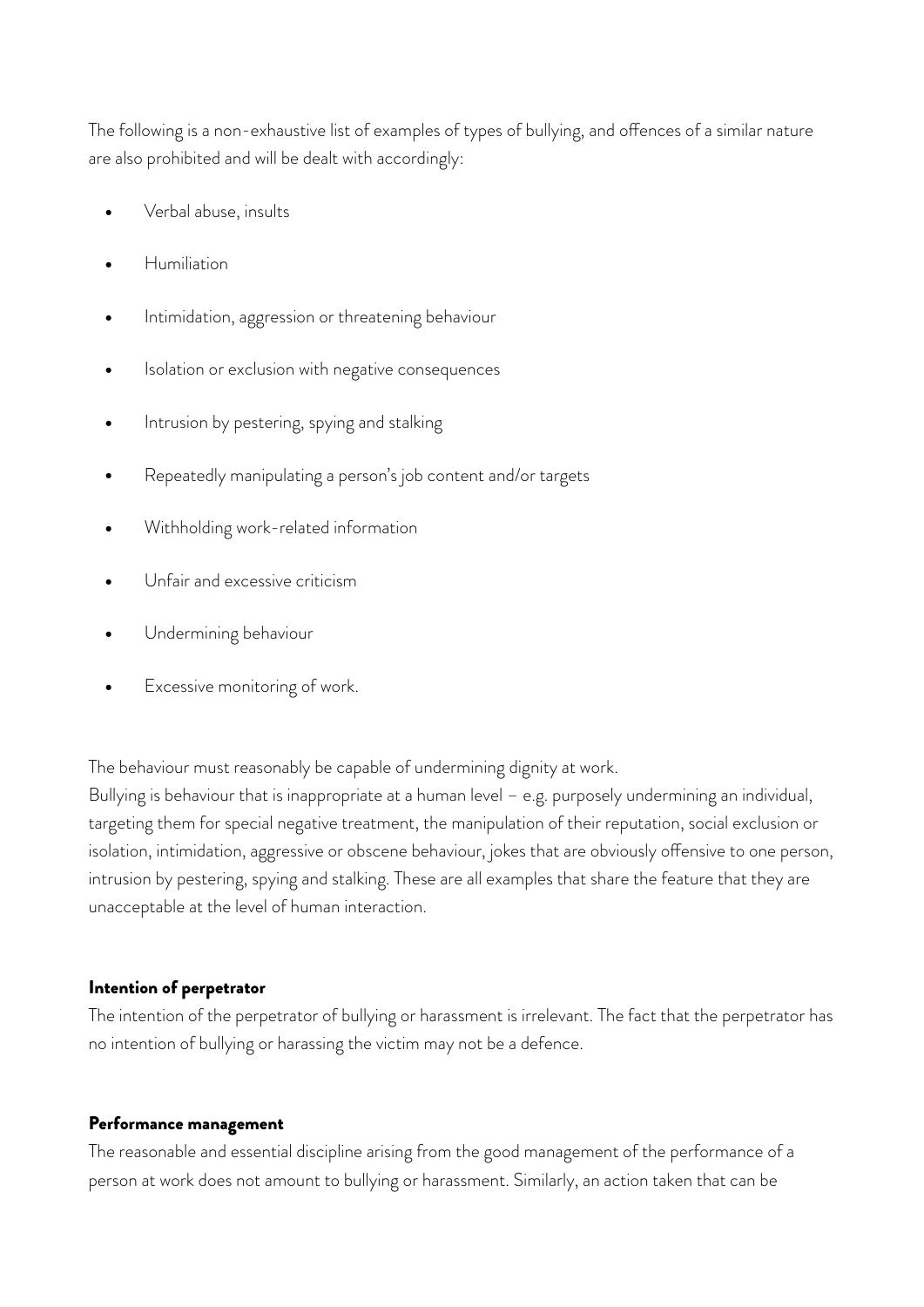justified with regard to the safety, health and welfare of people does not amount to bullying or harassment.

## Complaints procedure

All employees, contractors and freelance artists have a right to make a complaint if they feel they have been bullied and/or harassed, and they should follow the steps in the following procedure. All complaints will be taken seriously, and the procedure will be handled with fairness, sensitivity and due respect for the rights of both the complainant and the alleged perpetrator. There is a two-tiered approach in the procedure – informal and formal – to address the issue of bullying or harassment in the workplace.

During any investigation into a complaint, the principles of natural justice must be adhered to. External assistance may be necessary to deal with complaints in some circumstances so as to ensure impartiality, objectivity and fairness in an investigation.

### The informal procedure

## *Method of making an informal complaint*

Any person who believes that he or she is being bullied or harassed should, where possible, indicate directly to the person complained of that the behaviour in question is unacceptable.

If the person believes that this approach is not suitable or has been unsuccessful, they may then make an informal complaint.

Informal complaints should be addressed to the CEO. If the CEO is involved in the incident, the complaint should be submitted to a member of the Board of Directors. Arrangements may be made to employ an external party to facilitate resolving the issue.

An informal complaint may be verbal or written.

The Irish Baroque Orchestra will designate a person to handle the complaint. – in the first instance, this will be the CEO or, if the complaint involves the CEO, a member of the Board. If the complaint was verbal, a written note of the complaint will be taken by the CEO or member of the Board, as appropriate, and a copy given to the complainant.

The CEO reports to the Chair on any dignity and respect issue.

# Support contact person

In the event that any employee, contractor or freelance artist has any question or query about the operation of this policy, or requires any clarification about it, they may approach the CEO for advice, which will be given in strictest confidence. Please note that speaking to the CEO is not the same as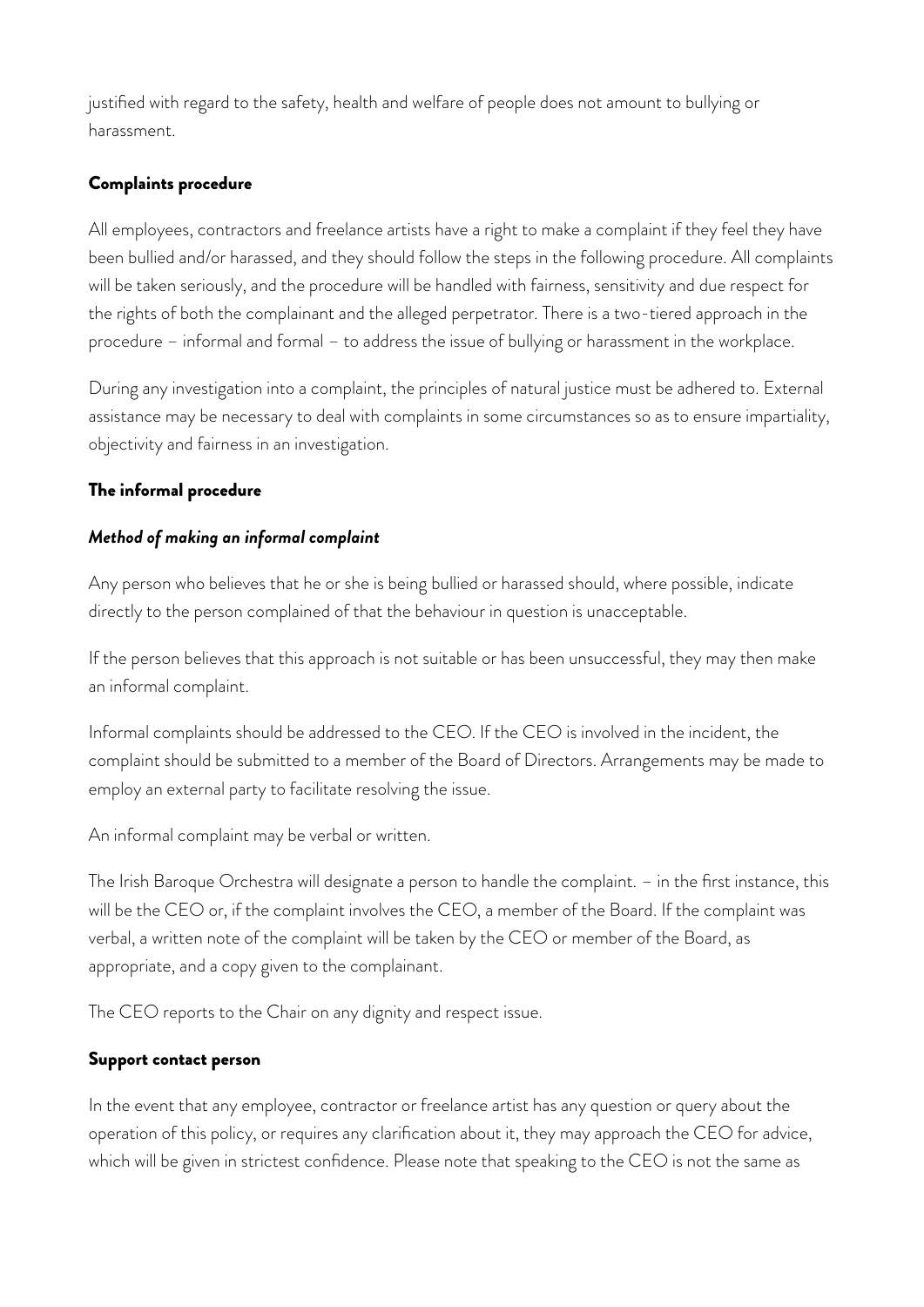making a formal or informal complaint. The CEO has been designated as the contact person in respect of this policy. If the complaint is about the CEO, the support contact can be a member of the Board.

### Procedure that will be followed when receiving an informal complaint

The facts and context of the complaint will be established, and the next course of action in dealing with the matter under the informal procedure will be determined. Other possible courses of action available to the complainant, including mediation, will be discussed.

#### • *Where specific examples are given*

If the complaint concerns bullying and/or harassment and includes specific examples of the behaviour complained of, the person complained against will be presented with the complaint by the CEO, or member of the Board, and given a chance to respond.

After the response is received (or a reasonable period of time has elapsed without a response having been received), the CEO, or member of the Board, will review the facts initially to progress the issue to resolution so that both parties can return to a harmonious working environment without bullying or harassment being a factor.

If the behaviour complained of does not concern bullying or harassment as defined, an alternative approach will be put in place and a rationale recorded.

### • *Where no specific examples are provided*

If no specific examples are provided, the CEO, or member of the Board, will review the complaint initially to progress the issue to resolution and exploring means of protecting and repairing workplace relationships.

A record of all stages of the process, the complaint, the first meeting, action agreed and signed records of the final meeting will be kept. The purpose of the records, which will not include detail of discussions, is to provide evidence that the complaint was dealt with in an appropriate manner.

All parties will maintain, insofar as possible, the confidentiality of the informal process. Breaches of confidentiality will be treated as a serious disciplinary matter.

#### Resolution

When resolution is found through the informal procedure, both parties will be given support or periodical reviews, as appropriate. These may include counselling or other appropriate interventions.

Where a complaint is found not to have been made in good faith, the complainant may be the subject of disciplinary action. This will be considered by the CEO, or member of the Board, for review to ascertain whether or not the complaint was made in good faith.

#### Resolving the problem by mediation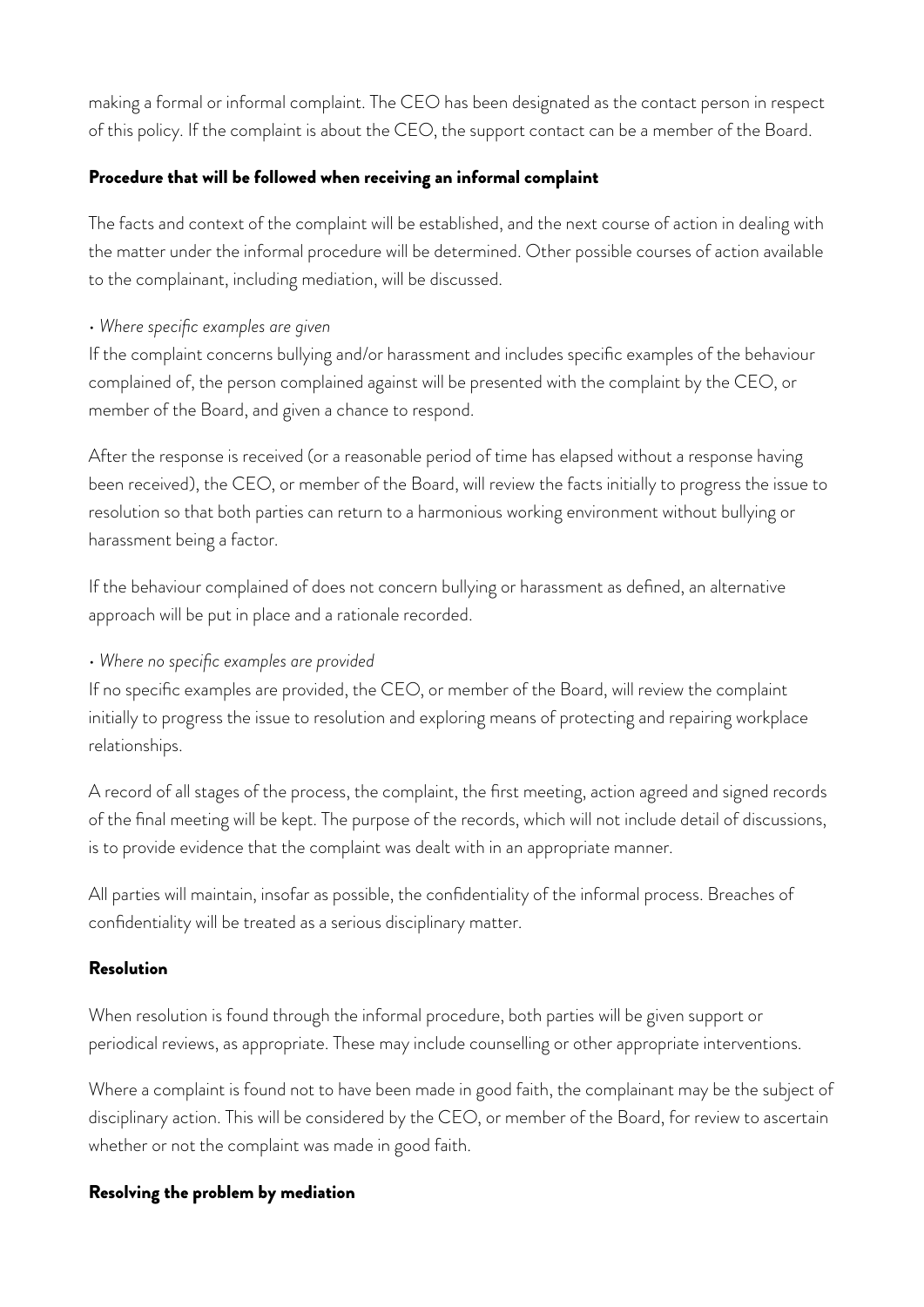Mediation is an alternative method of resolving issues relating to bullying and harassment. Mediation involves the parties seeking to arrive at a solution through mutual agreement, with the support of an independent third party, internal or external as appropriate, rather than through an investigation and decision.

Mediation provides a confidential opportunity for the person who feels that he/she has been bullied or harassed, and the person accused of carrying out this inappropriate behaviour, to discuss the matter and to reach an agreement on their continuing working relationship.

Mediation is conducted in private, and is directly between the parties concerned, with the support of a mediator, who will act as an independent facilitator. Either party may withdraw from the process at any time by notifying the mediator, in writing, that they wish to do so.

If both parties agree to resolve the issue by mediation, the CEO will arrange the mediation process. If the CEO is involved in the issue, you may be directed to the designated person on the Board who can assist in organising a mediator. An appropriate person, acceptable to both parties, from within or outside the organisation, will be assigned as mediator.

If the mediation process results in an agreement acceptable to both parties, the mediator may draw up a written record of the terms of the settlement for signature by both parties.

If the matter is resolved by mediation the matter will be considered closed and no further action will be taken.

If mediation breaks down or fails to achieve its goal, the only other option is to have the matter resolved by independent investigation. A person involved in conducting the mediation process will not be involved in conducting the investigation process. Resolving the matter by investigation may also be considered if either party feels that it is inappropriate to resolve the matter by mediation.

# Formal procedure

In cases where a person believes that an informal resolution is not a suitable means of addressing his or her concern, or where the person believes that their previous recourse to the informal complaints procedure has been unsatisfactory, a person may make a formal complaint of bullying and/or harassment. Choosing to bypass the informal process will not reflect negatively on the person concerned.

In cases where a person makes an informal complaint, but where management believes, because of the gravity of the subject matter of the complaint or for some other reason, that the informal complaints procedure is inadequate to address the complaint, the complaint may be dealt with by using the formal complaints procedure.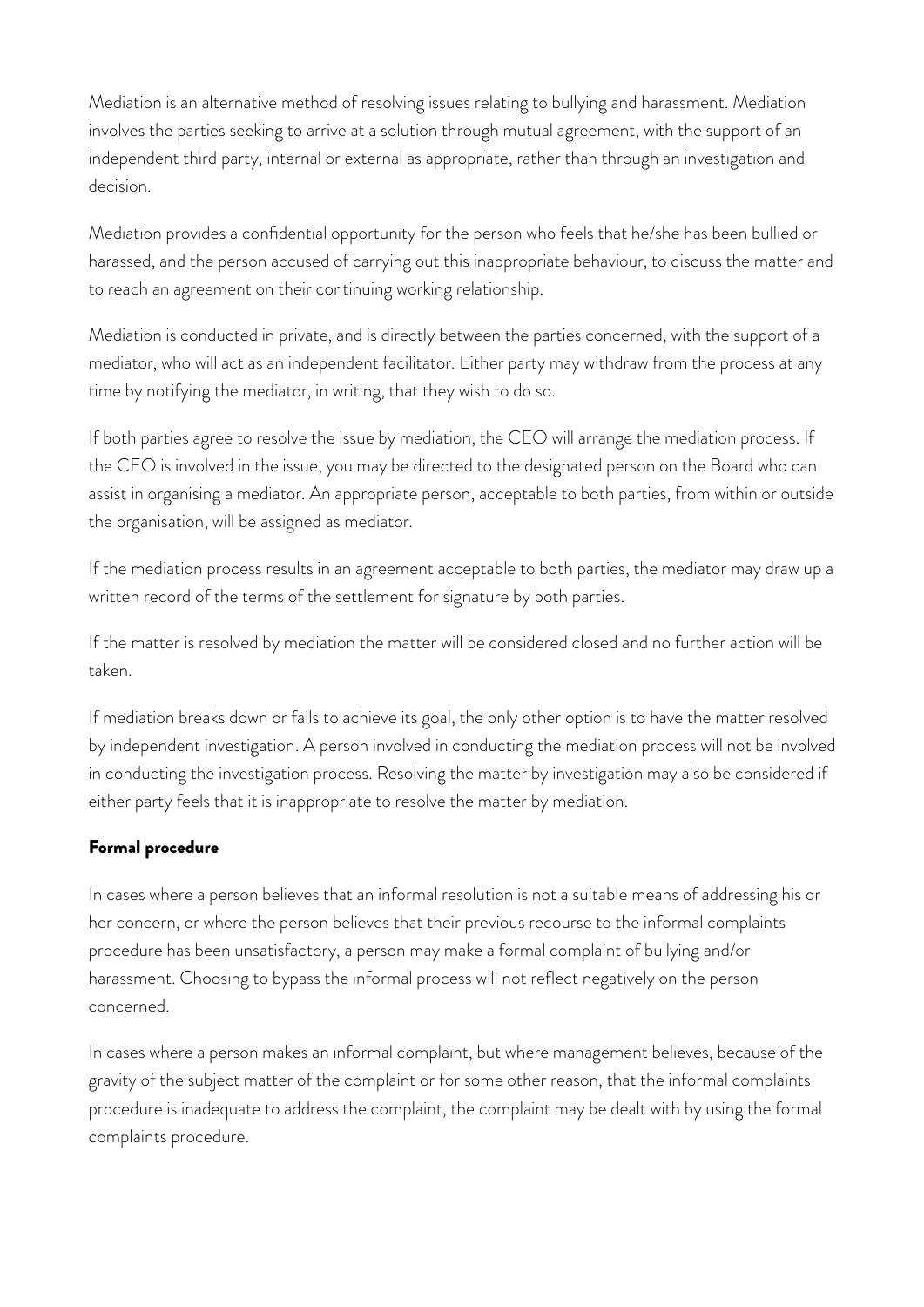# *Method of making a formal complaint*

Formal complaints should be made in writing, signed and dated. The complaint should be confined to precise details of alleged incidents of bullying and/or harassment, including the dates of such incidents and the names of any witnesses.

Formal complaints should be addressed to the CEO. If the CEO is involved in the incident, the complaint should be submitted to a member of the Board. The CEO and/or member of the Board may make arrangements for someone to conduct an investigation.

On receipt of a formal complaint, an investigatory panel will be designated by the CEO or member of the Board, whichever is appropriate. The investigator panel may consist of up to two persons, and may include management or board representatives. The organisation may engage an external independent investigator/s if it is deemed appropriate in the circumstances. In exceptional circumstances, if either party has an objection to the investigatory panel, the CEO or member of the Board may designate an alternative panel. An objection to the designated investigatory panel must be made in writing to the CEO or member of the Board in a timely fashion, and must clearly outline the grounds of the objection.

# *Complaints in writing*

Where a formal complaint is made but the complainant declines to submit a written statement, then a written record will be made of the complaint by the investigatory panel. The complainant will be asked to sign this record.

In the event that the complainant refuses to sign this record, the complainant will be made aware that the ability of the Irish Baroque Orchestra to investigate the complaint on a formal basis may be compromised by any failure of the complainant to co-operate with the procedure in place. Eforts will be made to clarify this issue before any further steps are taken. The Irish Baroque Orchestra reserves the right to investigate a complaint, even where withdrawn or where the written record has not been confirmed by the complainant, where the issues described are sufficiently serious.

The complainant will be advised of the purpose and intention of the formal process, the procedures and time frame involved, and the possible outcomes. He or she will be assured of support as required throughout the process. He or she will be given a copy of this policy.

# *Procedure that will be followed*

The investigation will be governed by the terms of reference, which will include the following provisions:

A provision to the effect that the investigation will be conducted in accordance with this policy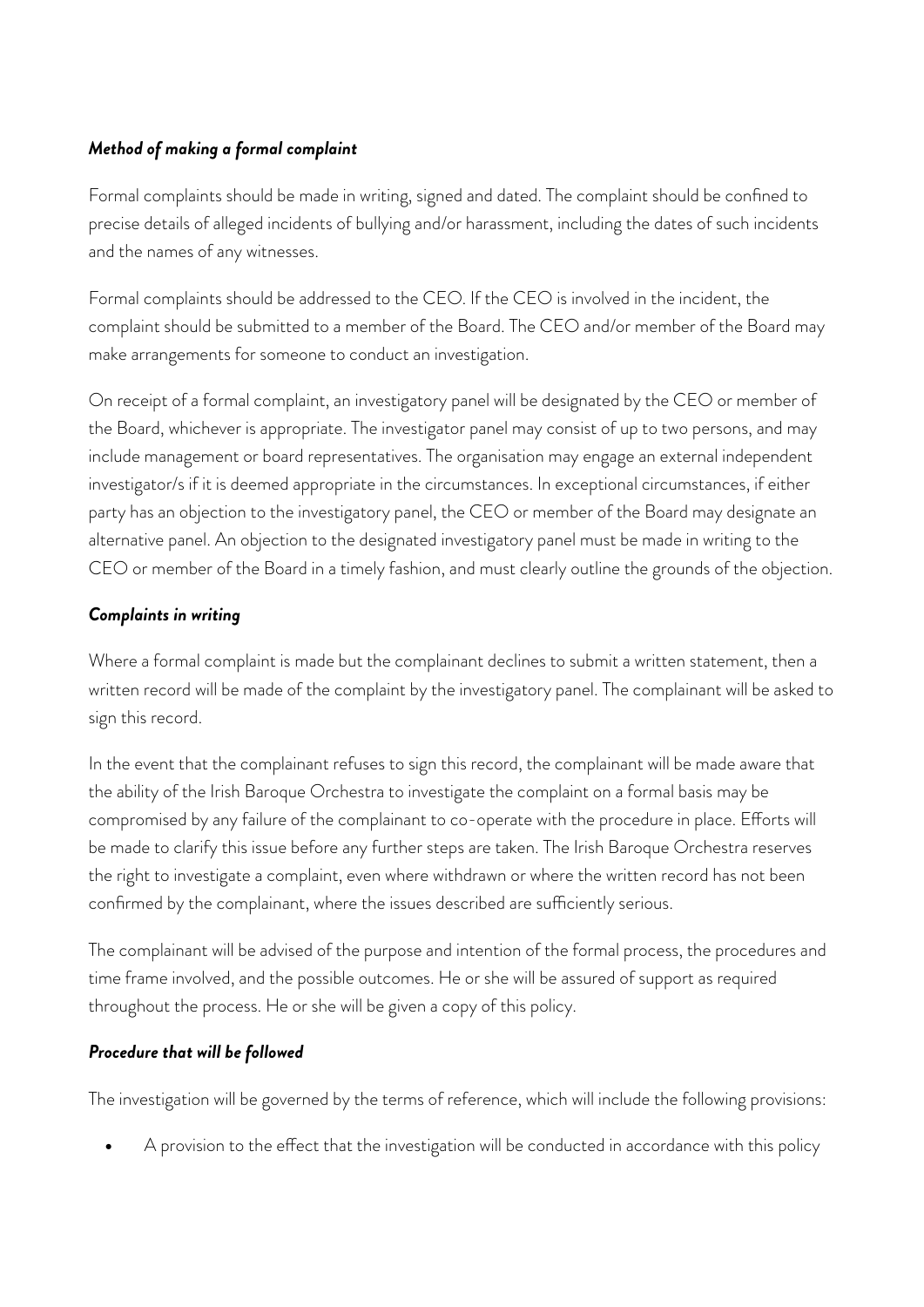- An indicative time frame for the completion of the investigation
- Provisions relating to the scope of the investigation, indicating that the investigator will consider whether the complaint falls within the definition of bullying or harassment at work and whether the complaint has been upheld.

The person complained against will be notified in writing that an allegation of bullying and/or harassment has been made against him or her. He or she will be advised of the purpose and intention of the formal process, the procedures and time frame involved, and the possible sanctions that may apply at a later disciplinary process where a complaint has been upheld. He or she will be assured of support, as required, throughout the process. A meeting will be organised at which he or she is given a copy of the complaint in full and any other relevant documentation, including this policy. He or she will be given time to consider the documentation and an opportunity to respond either at the time, or later in writing or at a further interview.

Failure to participate in the process may be considered a disciplinary matter. Further, failure to participate will not prevent a report being issued on the matter.

The investigator will meet with the complainant, the person complained against, and any witnesses or relevant persons, on an individual basis, with a view to establishing the facts. The complainant, the person complained against, and any witnesses will be entitled to be accompanied by a work colleague/ trade-union representative/family member/friend, legal representation if applicable*,* at any meeting.

All interviews with parties and witnesses will be conducted sensitively and with due respect to the rights of all concerned. The investigation will be conducted on a confidential basis, insofar as that is possible. Any intentional breach of confidentiality by anyone involved any such a process may be treated as a disciplinary matter.

A copy of each person's statement will be provided to them for confirmation prior to being shared with the relevant parties. Where a party resiles from their position at interview, the investigatory panel will note their comments, however they will not amend the original statement unless they have erred.

# *During the investigation*

All parties will continue to work normally during the investigation, unless directed otherwise. Where necessary, parties to the complaint will be suspended with full pay (in the case of employees) or as per agreed contract fees for freelance artists to allow for a fair and thorough investigation. Such a suspension is not a disciplinary sanction, and this will be made clear to the relevant parties.

The management will make every effort to ensure the protection of all involved in the investigation.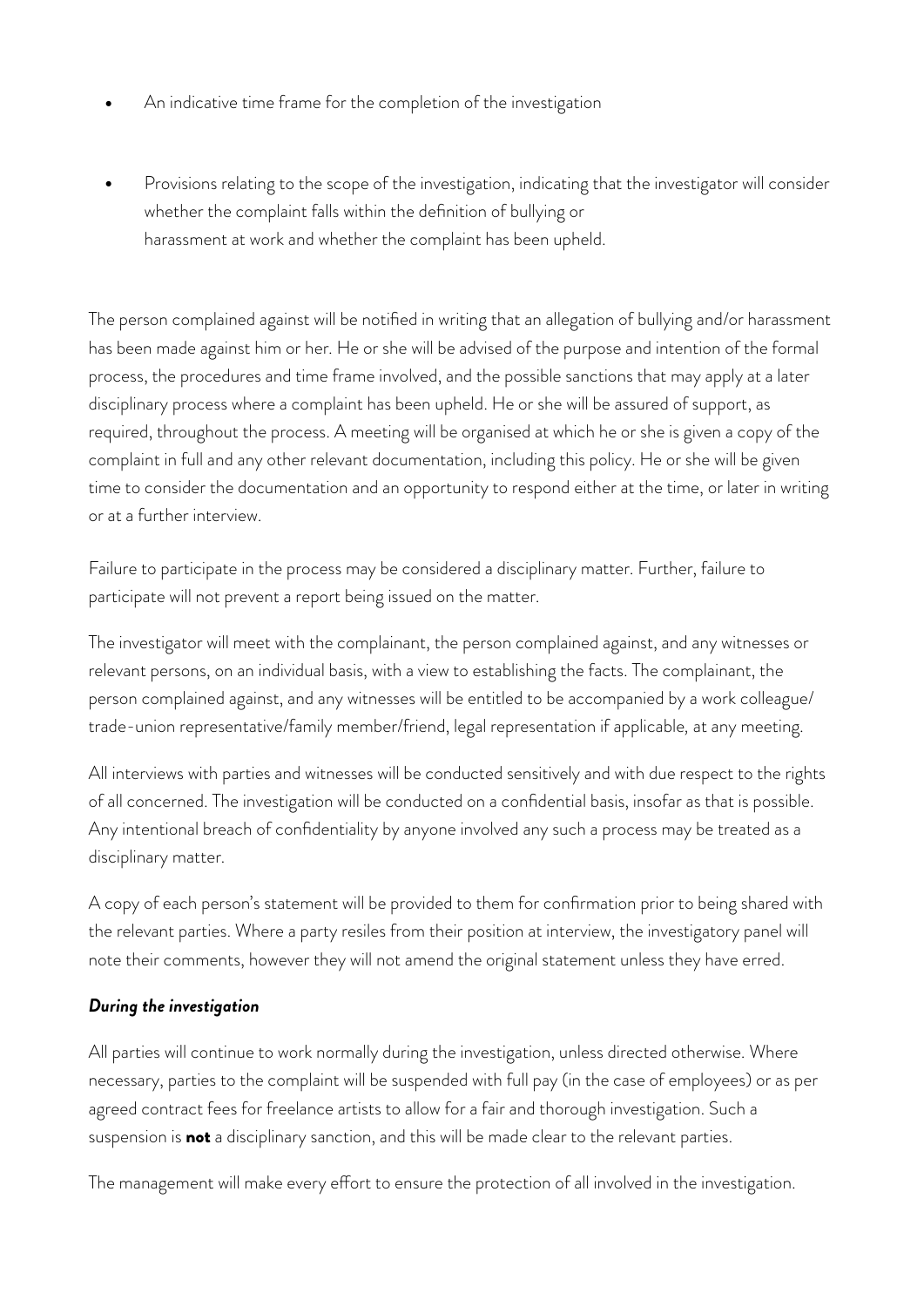The parties to the complaint should not discuss the substance of the complaint with each other or with witnesses.

Any effort by any party to intimidate or otherwise influence any complainant, respondent or witness during the course of an investigation will be regarded as a disciplinary matter of the upmost gravity.

### Outcomes of the Investigation

### *Action where the complaint is upheld*

If the complaint is upheld, and the Management/Board have accepted the findings of the investigation report, the matter will be treated as a serious disciplinary issue, and the management will follow the appropriate disciplinary procedures with the relevant employee, contractor or freelance artist, which may lead to disciplinary action up to and including dismissal or contract termination. If the perpetrator is not an employee – e.g. if he or she is a contractor or a freelance artist – other appropriate measures will be taken.

The management and/or Board may also take other appropriate action to support and protect the victim and/or ensure that similar situations do not arise in the future

## *Action where the complaint is not upheld*

If the complaint is not upheld but the complainant is found to have acted in good faith, the management may take appropriate measures to support both the complainant and the person complained against. This will include taking appropriate measures to ensure that other parties to the investigation are made aware that the complaint was not upheld.

Where a complaint is not upheld and is found not to have been made in good faith, the complainant may be the subject of disciplinary action. The same principle will apply to witnesses giving evidence in bad faith.

# Preservation of rights and prevention of victimisation

Making a complaint under this policy will not affect an employee's, contractor's or freelance artist's statutory rights. No one will be victimised for making a complaint in good faith or for acting in good faith as a witness in an investigation.

# *Appeals*

If either party is dissatisfied with the outcome of the formal complaints' procedure, they may lodge an appeal within seven working days of receipt of notification of the outcome of the process.

The reason for the appeal should be outlined in writing to the management. The appeal will be heard by another person(s) of at least the same level of seniority as the original investigator/investigatory panel.